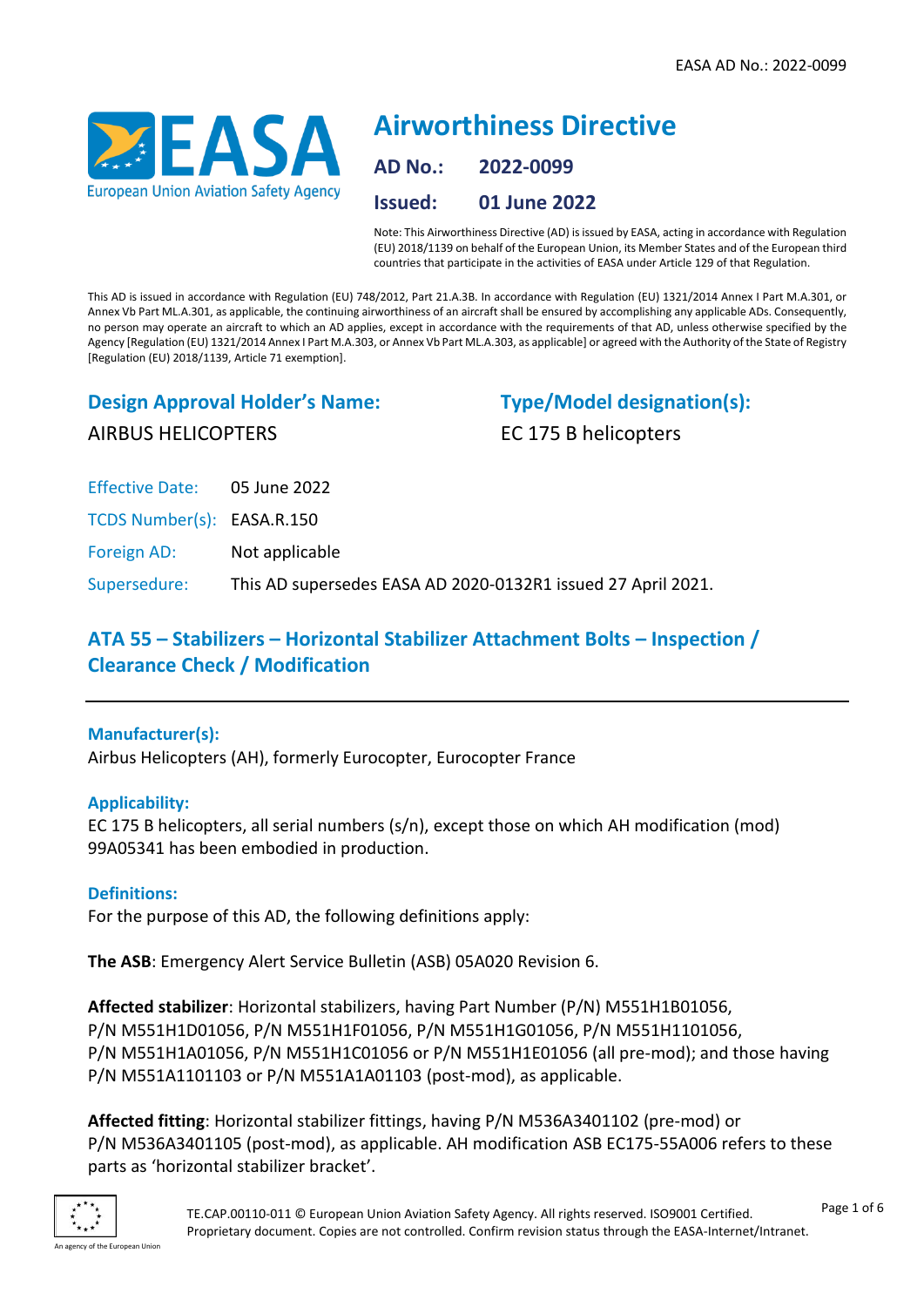**Affected bolt**: Bolts, having P/N M008A5511218 (pre-mod) or P/N M551A1101212 (post-mod), as applicable, attaching the horizontal stabilizer to the tail boom.

**Groups**: Group 1 helicopters are those that have pre-mod affected stabilizer, fittings or bolts installed. Group 2 helicopters are those that have post-mod stabilizer, fittings and bolts installed.

#### **Reason:**

Occurrences were reported where, during daily inspection of EC 175 B helicopters, a gap was noticed between the affected stabilizer and the affected fitting. A subsequent torque check revealed the loss of torque of one of the nuts. After removal of the affected nut, the observed clearance was found to be above the maximum allowable value of 0.1 millimetres (mm). On another helicopter, one of the two affected bolts was found to be protruding from its seat. At closer inspection, the bolt was found to be broken in its threaded section and kept in place by the sealant.

This condition, if not detected and corrected, could lead to in-flight loss of the horizontal stabilizer, possibly resulting in loss of control of the helicopter.

To address this potential unsafe condition, AH issued EC175 Emergency ASB 05A014, providing inspection instructions. Consequently, EASA issued Emergency AD 2016-0243-E to require a one-time measurement of the clearance between affected stabilizer and affected fitting, repetitive inspections of affected bolts for integrity and cracks, repetitive measurement of the torque of the related nuts and, depending on findings, accomplishment of corrective action(s), as applicable.

After that AD was issued, prompted by further analyses, AH issued EC175 Emergency ASB 05A014 Revision 1, providing instructions for additional inspections. Consequently, EASA issued Emergency AD 2016-0262-E, retaining the requirements of EASA AD 2016-0243-E, which was superseded, and additionally requiring repetitive visual inspections of the attachment area of the affected stabilizer.

After that AD was issued, occurrences were reported of fretting on the bushings at the interface with the affected fitting, and of damaged bolts. Prompted by these findings, AH issued EC175 ASB 05A014 Revision 2, to provide improved and additional inspection instructions, and EASA issued AD 2017-0127-E, partially retaining the requirements of EASA AD 2016-0262-E, which was superseded, and additionally requiring inspection of the contact areas between the affected stabilizer and affected fitting, a reduction of the inspection interval for the affected stabilizer, introducing a service limit for the affected bolts, and implementation of a penalty factor to the flight hours (FH) accumulated by certain helicopters.

After that AD was issued, a refined stress analysis and failure assessment concluded that reduction of the existing service life limits, additional maintenance tasks and also flight limitation(s) were necessary. Prompted by these developments, AH issued EC175 Emergency ASB 05A014 Revision 3 and Service Bulletin (SB) EC175-55-005 to provide additional instructions, and a Temporary Revision to the EC 175 B Rotorcraft Flight Manual (RFM). Consequently, EASA issued Emergency AD 2017- 0194-E, retaining the requirements of EASA AD 2017-0127-E, which was superseded, and requiring additionally a reduction of the life limit for the affected bolts, the installation of upper and lower stop brackets on the affected stabilizer, to prevent a move of the affected bolts from their position in case of bolt failure, and amendment of the RFM to limit the 'never-exceed speed' (Vne) Power-On.

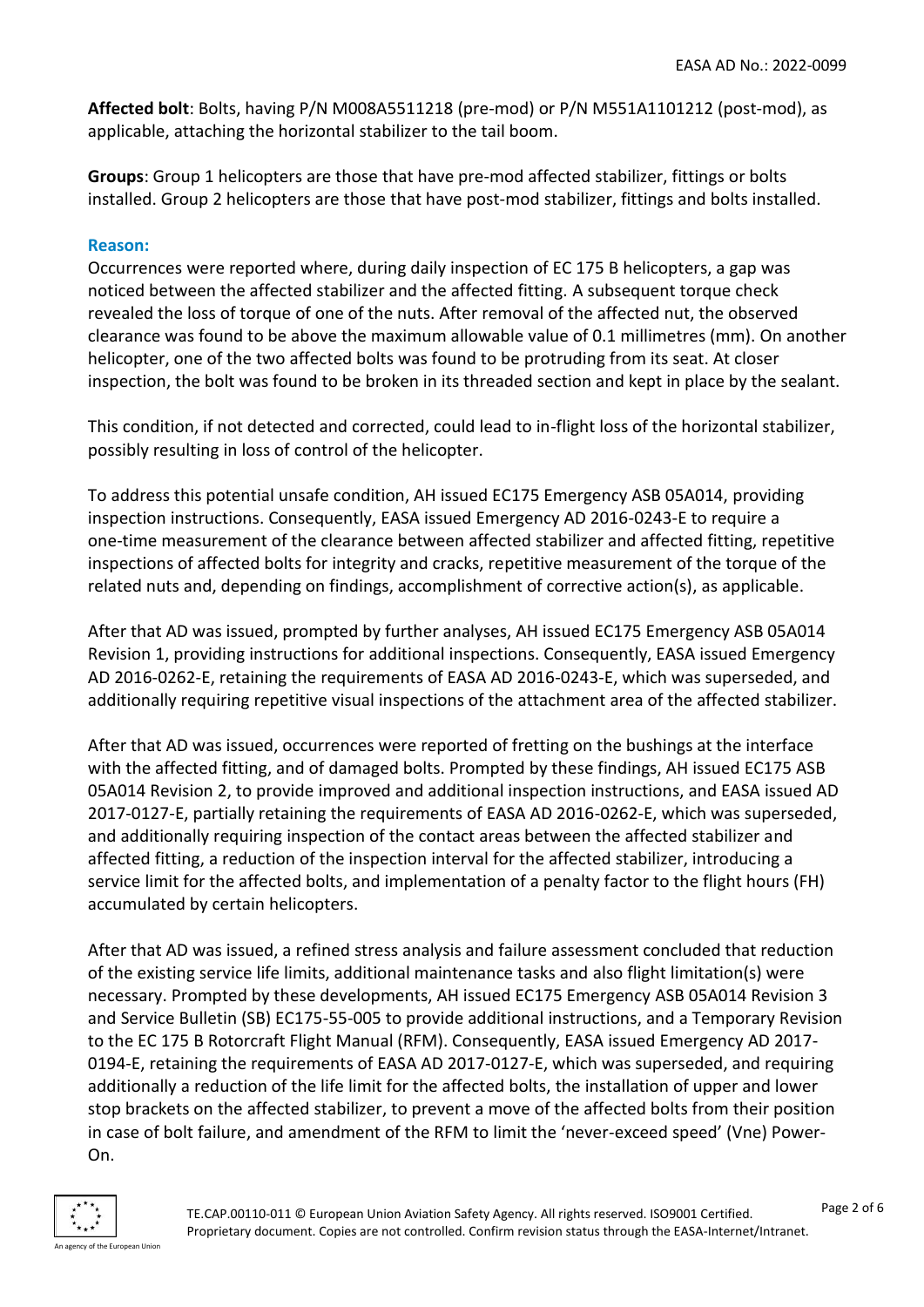After that AD was issued, AH developed mod 99A05226-00-M-ECP/05 and mod 99A05435-00-M-ECP/00, which included the installation of a re-designed horizontal stabilizer (P/N M551A1101103 or P/N M551A1A01103), fitting (stabilizer bracket, P/N M536A3401105) and new attachment bolts (P/N M551A1101212), and published ASB EC175-55A006 to provide modification instructions. To provide separate inspection instructions for pre-mod (Group 1) helicopters and post-mod (Group 2) helicopters, AH issued respectively EC175 ASB 05A014 Revision 4 and ASB EC175 ASB 05A020 (original issue). Consequently, EASA issued AD 2018-0113, retaining the requirements of EASA AD 2017-0194-E, which was superseded, amending the requirements for respectively Group 1 and Group 2 helicopters, as applicable, and to require modification of all Group 1 helicopters, which constituted terminating action for the repetitive bolt inspections as required by that AD.

After that AD was issued, inconsistencies were discovered between the P/N of the affected post-mod stabilizers in that AD and those specified in the applicable inspection ASB, and therefore EASA issued AD 2020-0132, retaining the requirements of EASA AD 2018-0113, which was superseded, but incorporating the correct P/N of the affected post-mod stabilizers. That AD was still considered an interim action, pending the development of a dedicated modification.

After that AD was issued, AH developed mod 99A05341, incorporating the installation of a new horizontal stabilizer with supporting rods (P/N M551H1A03101), which permanently addresses the above-described potential unsafe condition. Consequently, EASA issued AD 2020-0132R1 to reduce the Applicability by excluding helicopters on which mod 99A05341 has been embodied in production.

Since that revised AD was issued, occurrences were reported where, during repetitive inspections as required by paragraph (9) of that AD, a fatigue crack was identified on the skin of a horizontal stabilizer, then another fatigue crack was identified on the visible part of a horizontal stabilizer spar of another helicopter. Based on the following additional stress load analysis and the determination of the propagation rate, it was decided to shorten the inspection interval, to ensure timely detection of such fatigue cracks, and to introduce a modification of the affected stabilizer spar to improve the detectability of cracks. AH revised EC175 ASB 05A020 (Revision 6) accordingly.

For the reasons described above, this AD partially retains the requirements of AD 2020-0132R1, which is superseded, reduces the interval for the inspection of the affected stabilizers' attachment area, and requires modification of the visible part of the horizontal stabilizer spar.

Considering that AH has confirmed to EASA that all Group 1 helicopters have been modified as originally required by EASA AD 2018-0113, the pre-mod requirements have not been retained in this AD.

# **Required Action(s) and Compliance Time(s):**

Required as indicated, unless accomplished previously:

# **Inspection(s)**:

(1) Within 5 FH after the effective date of this AD, and thereafter, at intervals not to exceed 5 FH, accomplish a detailed visual inspection of the attachment area of the affected stabilizer in accordance with the instructions of Section 3 of the ASB.

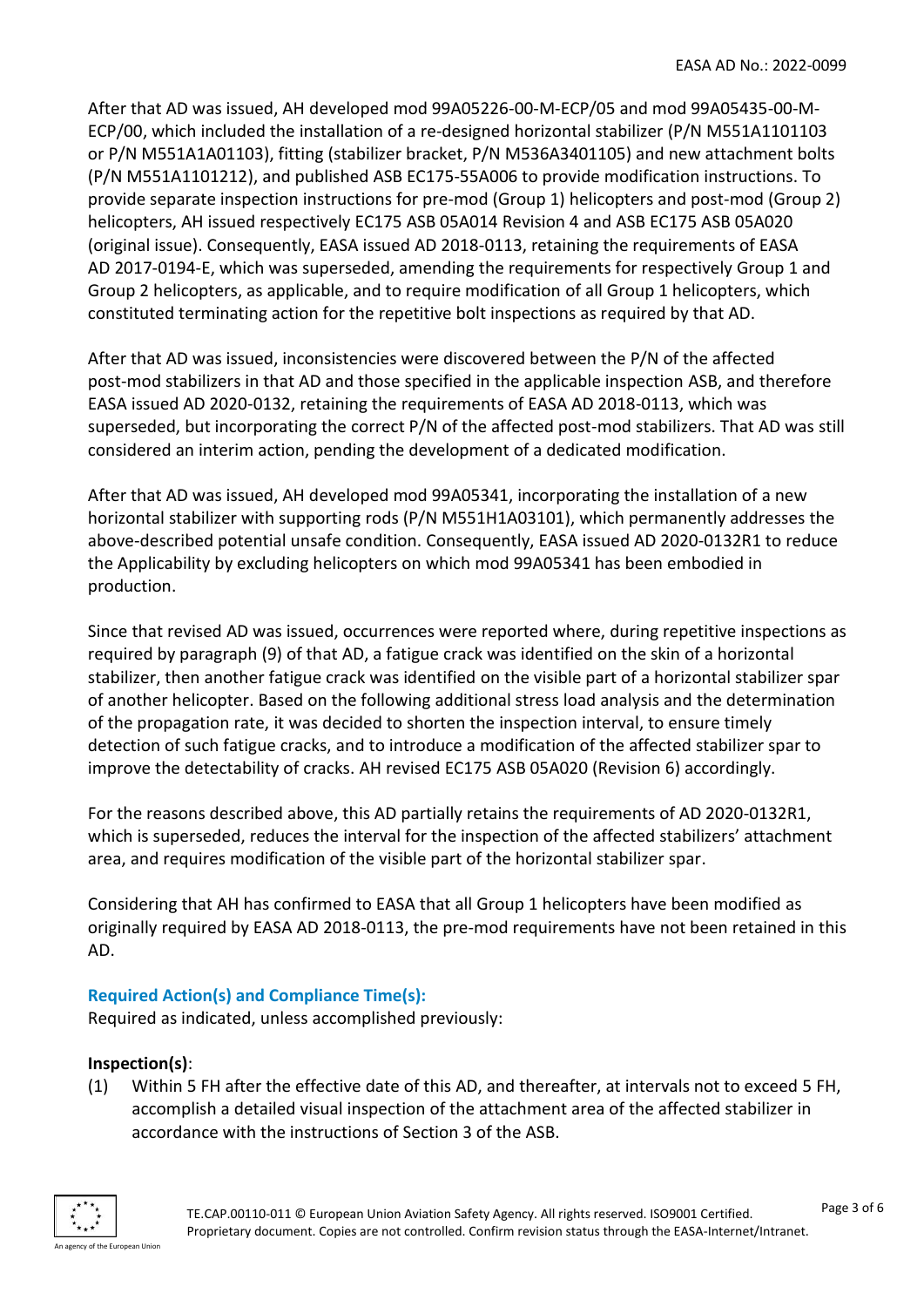- (2) Within 55 FH after 22 June 2020 [the effective date of the original issue of EASA AD 2020- 0132], and, thereafter, at intervals not to exceed 55 FH, measure and record the tightening torque of the nuts of the affected bolts, including determination of the torque loss in comparison with the value measured during the latest inspection, or the nominal maximum value, as applicable, in accordance with the instructions of Section 3 of the ASB.
- (3) Within 55 FH after 22 June 2020 [the effective date of the original issue of EASA AD 2020- 0132], and, thereafter, at intervals not to exceed 200 FH, inspect the affected stabilizer and affected fittings in accordance with the instructions of Section 3 of the ASB.

Note 1: Unless specified otherwise, the FH indicated in paragraph (3) of this AD are those accumulated by the horizontal stabilizer on 22 June 2020 [the effective date of the original issue of EASA AD 2020-0132] since first installation on a helicopter.

# **Corrective Action(s)**:

- (4) If, during any inspection as required by paragraph (2) of this AD, any bolt is found broken or the loss of torque is more than 20%, before next flight, measure the clearance between the affected horizontal stabilizer and its fitting and determine the accumulated thickness loss (ATL) in accordance with the instructions of Section 3 of the ASB.
- (5) If, during a thickness determination as required by paragraph (4) of this AD, it is established that the ATL is 0.4 mm or more, within 50 FH after this determination, replace the affected stabilizer with a serviceable part in accordance with the instructions of the ASB.
- (6) If, during any inspection as required by paragraph (2) of this AD, any cracked or damaged bolt is detected, before next flight, replace both affected bolts with serviceable parts in accordance with the instructions of the ASB.
- (7) If, during any inspection as required by paragraph (1) or (3) of this AD, as applicable, any damage (as defined in the ASB) to the affected stabilizer or an affected fitting is detected, before next flight, replace each damaged part with a serviceable part in accordance with the instructions of the ASB.

# **Credit**:

(8) Inspections and corrective actions on a helicopter, accomplished before the effective date of this AD in accordance with AH EC175 ASB 05A020 at Revision 5 or any earlier version, are acceptable to comply with the initial requirements of paragraphs (2), (3), (4), (5), (6) and (7) of this AD for that helicopter.

#### **Modification**:

(9) Within 50 FH, or at the next scheduled removal of the horizontal stabilizer, whichever occurs first after the effective date of this AD, remove the paint from the designated areas of an affected stabilizer spar as indicated in the ASB and replace it with primer and varnish in accordance with the instructions of Section 3 of the ASB.

#### **Terminating Action**:

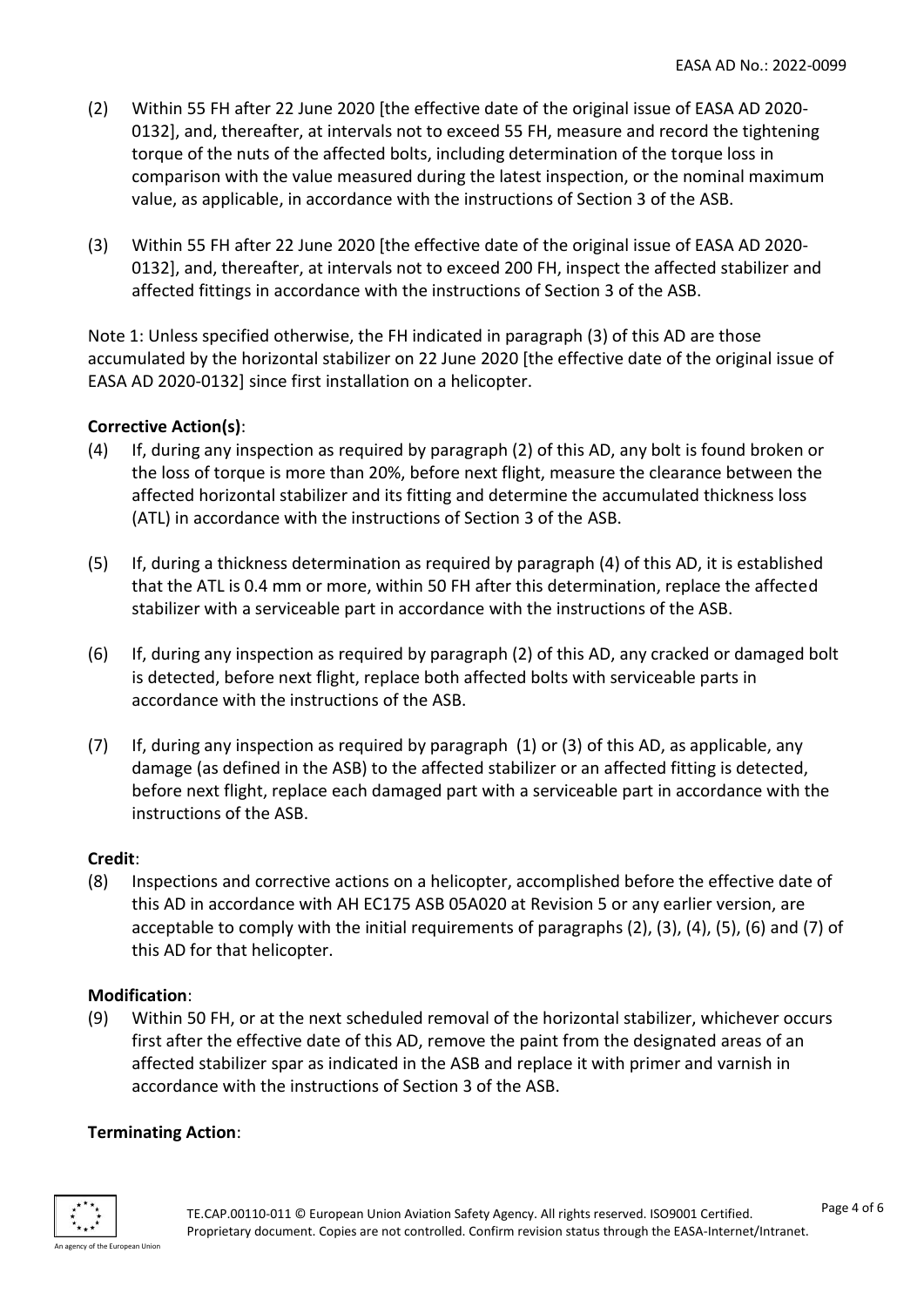(10) Modification of a helicopter as required by paragraph (3) of EASA AD 2021-0178R1 constitutes terminating action for the inspection requirements of this AD for that helicopter.

#### **Reporting**:

(11) If, during any inspection as required by this AD, an affected bolt is found damaged, cracked or broken, or if, during any action as required by paragraph (4) of this AD, the clearance between the affected stabilizer and affected fitting is found to exceed the maximum allowable value as defined in the ASB, within 30 days after that finding, report to AH the measured clearance value and/or any found damaged bolt. Using the 'Response Form' of the ASB is an acceptable method to comply with this reporting requirement.

#### **Parts Installation**:

- (12) From the effective date of this AD, do not install on any helicopter an affected pre-mod stabilizer, affected pre-mod fitting or affected pre-mod bolt, as defined in this AD.
- (13) From the effective date of this AD, it is allowed to install on any helicopter an affected post-mod stabilizer (as defined in this AD), provided that, before installation, any finishing paint has been removed from the designated areas of the horizontal stabiliser spar and those designated areas have been painted with primer and varnish, in accordance with the instructions of Section 3 of the ASB.

#### **Ref. Publications:**

Airbus Helicopters EC175 ASB 05A020 original issue dated 27 March 2018, or Revision 1 dated 03 June 2019, or Revision 2 dated 25 July 2019, or Revision 3 dated 10 May 2021, or Revision 4 dated 20 December 2021, or Revision 5 dated 28 February 2022, or Revision 6 dated 30 May 2022.

The use of later approved revisions of the above-mentioned document is acceptable for compliance with the requirements of this AD.

# **Remarks:**

- 1. If requested and appropriately substantiated, EASA can approve Alternative Methods of Compliance for this AD.
- 2. Based on the required actions and the compliance time, EASA have decided to issue a Final AD with Request for Comments, postponing the public consultation process until after publication.
- 3. Enquiries regarding this AD should be referred to the EASA Safety Information Section, Certification Directorate. E-mail: [ADs@easa.europa.eu.](mailto:ADs@easa.europa.eu)
- 4. Information about any failures, malfunctions, defects or other occurrences, which may be similar to the unsafe condition addressed by this AD, and which may occur, or have occurred on a product, part or appliance not affected by this AD, can be reported to the [EU aviation safety](https://e2.aviationreporting.eu/reporting)  [reporting system.](https://e2.aviationreporting.eu/reporting) This may include reporting on the same or similar components, other than those covered by the design to which this AD applies, if the same unsafe condition can exist or may develop on an aircraft with those components installed. Such components may be installed under an FAA Parts Manufacturer Approval (PMA), Supplemental Type Certificate (STC) or other modification.